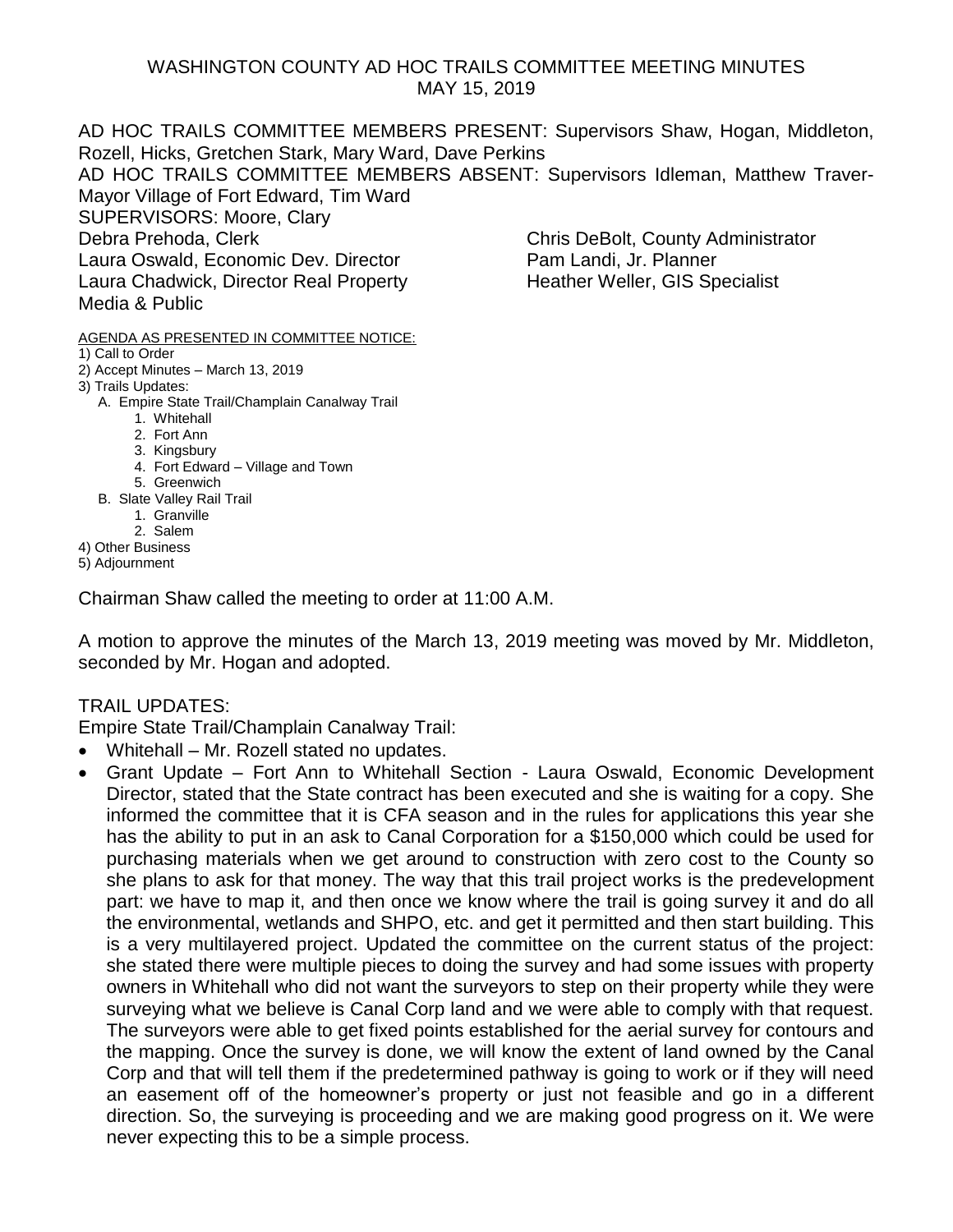Washington County Ad Hoc Trails Committee Meeting Minutes – May 15, 2019 – Page 2

- Fort Ann Mr. Moore stated Monday evening at a town Board meeting on the agenda was a resolution for a contract - Empire State Trail Work agreement between the Office of Parks and Recreation and Historic Preservation and the Department of Transportation and the Town of Fort Ann. In the agreement once the build was done the town would own the property and the town would have the liability for the trail. One Board member had concern about the liability issue on Clay Hill Road. Mr. Moore stated there have been multiple meetings on where the trail will go and it was decided at this time that the trail would come up Clay Hill Road. He has scheduled a meeting for June  $3<sup>rd</sup>$  at 2 PM at the town hall to get this matter resolved. Could not get the agreement approved at the meeting.
- Kingsbury Mr. Hogan had nothing new to add to the discussions today and everything is moving along. Mr. Perkins stated in 2015 the engineering firm held a stakeholders meeting and talked about what they planned on doing. He stated there were some objections from the snowmobiling community. They took those objections and came back the next year with what they could do to address the concerns. The plan they came back with would not work with the groomer used on the trails and are continuing to work to resolve this issue. The work on the tunnel is expected to start after school closes and the road will be closed for possibly a week but that has not been confirmed. This is a Canal Corp project.
- Fort Edward Village and Town Mr. Middleton stated no new information. Mr. Perkins toured the Village of Fort Edward with the mayor for sign placement and marked them on a draft map. Mr. Shaw suggested starting the process of getting the trail off Rt. 4 south of Fort Edward but the consensus was to leave it alone for now.
- Greenwich no representative present. Laura Oswald, Economic Development Director, stated Greenwich is looking to do some planning for Hudson Valley for the new park that will connect the trails.
- Letter distributed from a cyclist encouraged by the development taking place to create a bike trail through the county, on file.

Slate Valley Rail Trail:

- Granville Mr. Hicks stated still going through all the paperwork process to get documents signed and back to State. When Chazen was doing the survey, they did encounter one unhappy landowner and NYS Parks and Recreation did confirm they do own the property and the survey was completed. The landowner used to own more property that the trail went through but part of that was owned by his fuel oil company and since sold the company. He has retained an attorney to challenge this and the towns plans to continue to move forward. Parks and Recreation legal department wrote a letter to Chazen assuring them they can be on the property. The Economic Development Director stated as a county we are doing our best to make sure we do not want to tread on people's property rights and the preference all along has been to create consensus and bring people along not force the issue.
- Salem Mrs. Clary stated they are in the talking stage at this point.

OTHER BUSINESS:

- Mary Ward, Whitehall, stated the Chamber of Commerce is making conversation about getting the community ready; bike friendly business program, bike racks. Preliminary at this time.
- Heather Weller, GIS Specialist, stated they plan to move forward with data for the mapping and in the next couple of months plan to share with the group. Also provided information/files to the surveyor working on behalf of Chazen on the Empire State Trail.